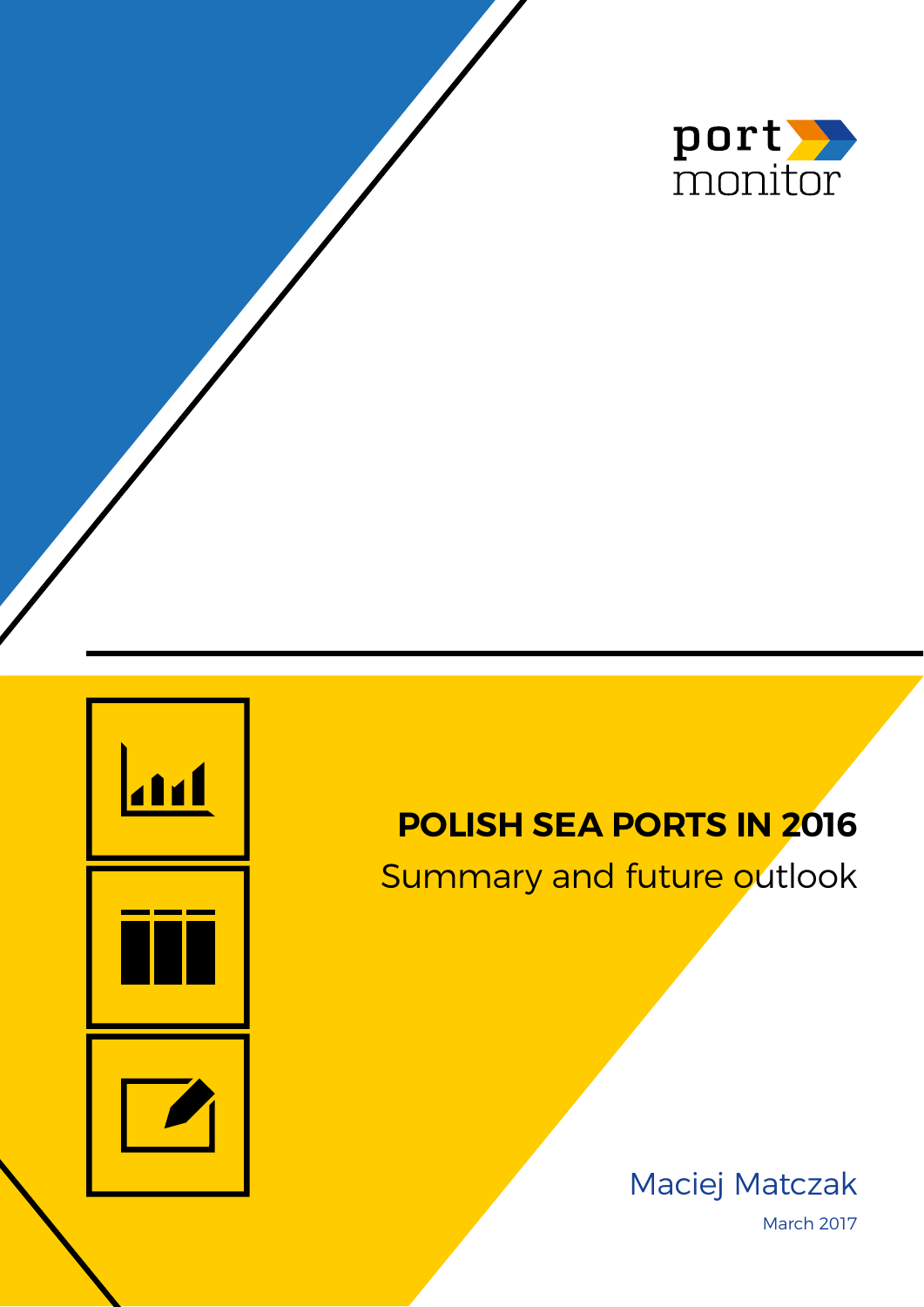

# Summary

— Another handling record was reached in Polish sea ports, with a barrier of 80 million tons of yearly turnover breached. Gdańsk remained Poland's biggest sea port with over 37 million tons handled.

— All ports recorded a rise in cargo handled. Additional 2 million tons in Gdańsk, 1.7 million tons in Gdynia and 0.7 million tons in the ports of Szczecin and Świnoujście.

— Growth in general cargo handled was the key factor (+4.0 million tons) as well as an increase in other cargo categories such as coal and coke and cereal. Drops were registered in handling of bulk cargo, liquid fuels and ore.

— Relative equilibrium in handling's directional structure with significant changes in the liquid fuels category, with exports beginning to dominate (57%) and the bulk category, traditionally dominated by exports, now seeing an adjustment of cargo streams.

— A good year on the container handling market (+9.0%), with the 2 million TEU barrier breached once again. An increase of nearly 20% in Gdańsk allowed to reach a transshipment level of 1.3 million TEU. Turnover dropped by 6% in Gdynia and rose by 3.5% in Szczecin.

— Poland became the biggest container market in the Baltic region, slightly ahead of Russia!

Last year also saw ports handle nearly 1.75 million passengers (+4.4%) as part of regular ferry services.

— In 2016 the turnover of ro-ro freight units increased by 15.7%, reaching 622 thousand. 399 thousand passenger cars (4.7%) were handled in the ferry traffic.

— Growth in cruise traffic in 2016. Number of calls grew from 70 to 85, translating into an increase in tourist numbers, reaching 95.7 thousand people (+15.7%).

Due to a positive change of nearly 5%, the Polish port market exceeded 80 million tons for the first in history (table 1). Positive changes have been registered in all analyzed sea ports.

### Table 1. Turnover in biggest Polish sea ports in years 2012-2016 (thousands of tons)

|                          | 2012   | 2013    | 2014     | 2015   | 2016   | Change<br>2016/2015 |
|--------------------------|--------|---------|----------|--------|--------|---------------------|
| Gdvnia                   | 15809  | 17659   | 19405    | 18 198 | 19536  | 7.35%               |
| Szczecin<br>-Swinouiście | 21 267 | 22750   | 23 401   | 23 174 | 24 113 | 4.05%               |
| Gdańsk                   | 26897  | 30 25 9 | 32 2 7 8 | 35 914 | 37 289 | 3.83%               |
| <b>Total</b>             | 63 973 | 70 668  | 75084    | 77286  | 80938  | 4.73%               |

Fast growing turnover of general cargo, especially containerized (+4.0 million tons) as well as cole and coke (+0.5 million tons) and cereal (+0.37 million tons) are the main reasons for the above results. At the same time, ports registered a drop in turnover of other bulk cargo (-0.65 million tons), liquid fuels (-0.41 million tons) and ore (-0.17 million tons).

It is worth mentioning that the past year was good for ports located in the Baltic Sea region, with most of them recording a growth in turnover. Russia remains the biggest market in the region. Russian ports handled 236.6 million tons total in 2016 (+2.6% y/y). Sweden (164.2 million tons; +1%), Finland (93.1 million tons; +1.7%) and Denmark (84.9 million tons; +0.3%) were among other important players. Poland came in fifth. Ust-Luga is currently the biggest Baltic port (93.4 million tons), ahead of two other Russian ports – Primorsk (64.4 million tons) and St. Petersburg (48.6 million tons). In 2016, Polish ports occupied the following spots in the ranking: 6<sup>th</sup> (Gdańsk), 8<sup>th</sup> (Szczecin and Świnoujście) and 11<sup>th</sup> (Gdynia).

A significant increase in general cargo turnover strengthened its position as a leader, meaning that general cargo makes up nearly half (47.4%) of all shipments. It may be noted that 53.2% of general cargo was handled in containers (20.4 million tons). Liquid fuels retained the second place (20.3%), losing a bit of significance in overall structure. They were followed by coal and coke (11.7%), other bulk cargo (9.3%) and cereal (9.0%).

Table 2. Handling structure in Ports of Gdańsk, Gdynia and

Szczecin-Świnoujście in 2016 (thousands of tons)

| Cargo            | Gdańsk                    |                     | Gdynia   |                     | Szczecin-Świnoujście |                     |  |
|------------------|---------------------------|---------------------|----------|---------------------|----------------------|---------------------|--|
|                  | Tho-<br>usands of<br>tons | Change<br>2016/2015 | Tys, ton | Change<br>2016/2015 | Tys. ton             | Change<br>2016/2015 |  |
| Coal and<br>coke | 5 080.9                   | 13.21%              | 1485.8   | 7.17%               | 2930.9               | $-6.05%$            |  |
| Ore <sub></sub>  | 202.4                     | 138.28%             | 6.3      |                     | 1 557.1              | $-15.92%$           |  |
| Other<br>bulk    | 3 500.0                   | 4.14%               | 1 100.9  | $-18.82%$           | 2919.5               | $-15.40%$           |  |
| Cereal           | 148.0                     | $-21.12%$           | 4090.5   | 10.22%              | 2046.8               | 17.37%              |  |
| Timber           | 0.0                       |                     | 62.9     | $-0.38%$            | 7.2                  | 49.65%              |  |
| General<br>cargo | 14 549.1                  | 23.15%              | 11 465.5 | 1.65%               | 12 349 3             | 9.73%               |  |
| Fuels            | 12808.5                   | $-12.93%$           | 1 324.4  | 229.55%             | 2 302.2              | 32.39%              |  |
| <b>Total</b>     | 37 289.0                  | 3.83%               | 19536.2  | 7.35%               | 24 113.0             | 4.05%               |  |

After a year of cuts in container handling in Polish sea ports, mainly due to restrictions in trade with Russia, the container market grew significantly. It is important to note, that the 2 million TEU barrier has been breached once again in 2016.

| $\sim$ | $\Box$ Table 3. Container handling in the biggest Polish sea ports in |
|--------|-----------------------------------------------------------------------|
|        | $\overline{\bullet}$ years 2012-2016 (TEU)                            |

|                           | 2012    | 2013    | 2014                  | 2015                                                   | 2016                  | Change<br>2016/2015 |
|---------------------------|---------|---------|-----------------------|--------------------------------------------------------|-----------------------|---------------------|
| Gdańsk                    | 928 399 |         | 1 177 626 1 212 054 1 |                                                        | 1 091 202 1 299 373 1 | 191%                |
| Gdynia                    | 676 349 | 729 518 | 849 123               | 684796                                                 | 642 195               | $-6.2%$             |
| Szczecin<br>- Swinouiście | 52 179  | 62 307  | 78 439                | 87784                                                  | 90869                 | 3.5%                |
| <b>Total</b>              |         |         |                       | 1 656 927 1 969 451 2 139 616 1 863 782 2 032 437 9.0% |                       |                     |

.

Port of Gdańsk and the DCT terminal are undoubtedly the primary force driving the market. Expansion of the terminal (DCT II) and the creation of a new ocean connection operated by MSC resulted in an impressive increase in turnover (over 19%).

Other Baltic ports also recorded good results in the area of container handling. It can be assumed that in 2016 the market came close to reaching 9 million TEU. This represents a growth of 5.3% in comparison to 2015. It has to be emphasized that Poland became the leader in this market sector, moving ahead of Russia (2.02 million TEU). Sweden and Finland are also in a strong position, with a turnover of ca. 1.5 million TEU.

Ro-ro vessel handling is a particularly interesting market for